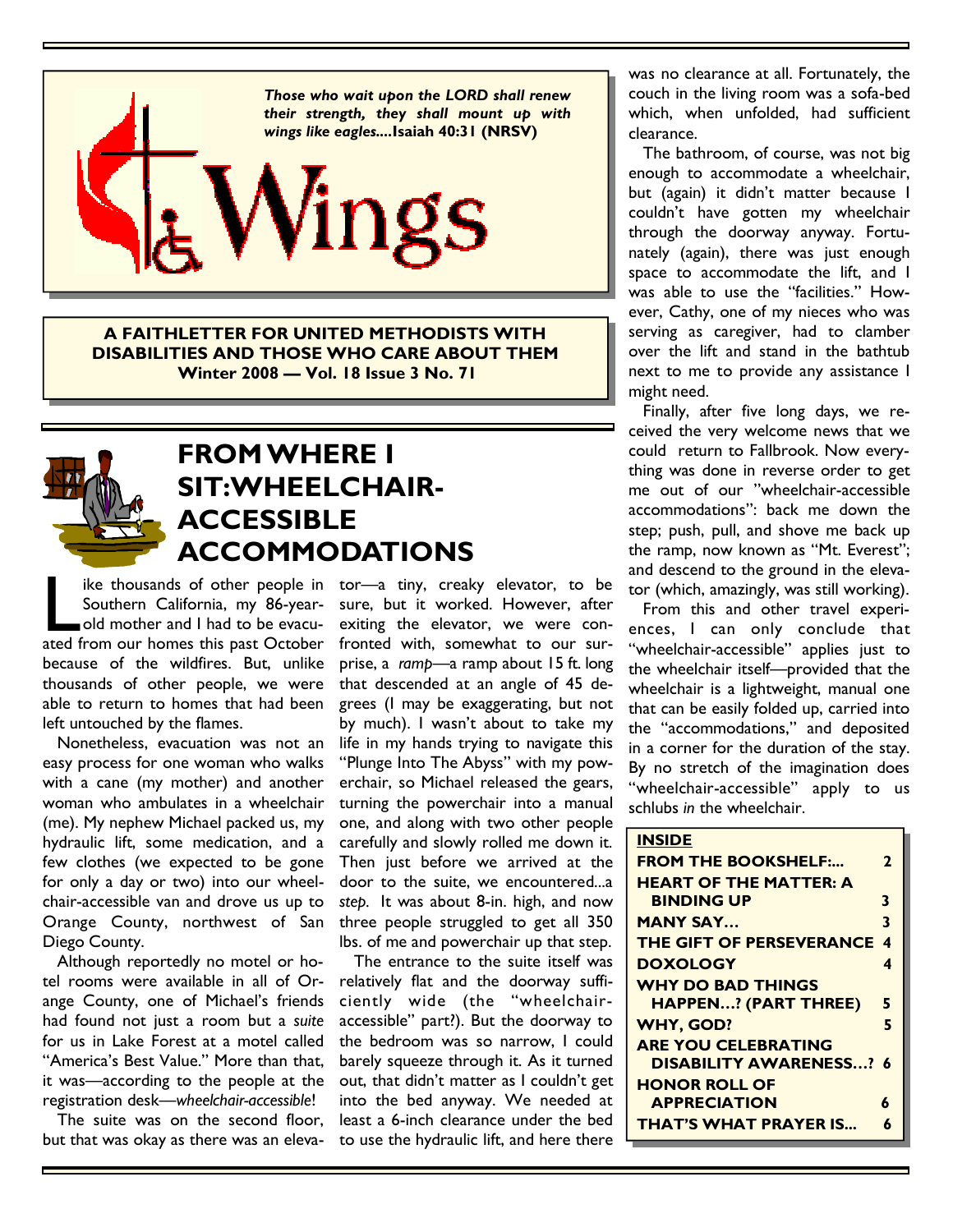

## **FROM THE BOOKSHELF: RECENT PUBLICATIONS ON DISABILITY AND RELIGION**

### **DISABILITY MINISTRIES**

#### *Defeating Depression: Real Help For You And Those Who Love You* **by Howard W. Stone, Ph.D., Augsburg Fortress Press (2007).**

 Augsburg Fortress Press, the publishing ministry of the Evangelical Lutheran Church in America, describes this book as "a workbook of ideas for diminishing suffering and increasing joy." Released in July 2007, this paperback book of 256 pages provides a world of practical information. Dr. Stone, professor emeritus at Texas Christian University, is a pastoral counselor. Among his other works are *Brief Pastoral Counseling* and *Crisis Counseling*. For more information

on this useful resource, click on www.defeatingdepressionhelp.org.

#### *Special Needs, Special Ministry* **by Group Publishing and other contributors.**

 This paperback book consists of true, inspirational stories from families who share the struggles and successes of parenting children with special needs. At the same time, it is a practical, real-world guide for churches that are launching or furthering their development of special needs ministries by offering them the opportunity to learn from the successes and failures of other churches. Find review information and availability



**A** non-profit, non-official quarterly newsletter for United Methodists with disabling conditions and all others interested in the issues of disability, accessibility, and the church

#### **FOUNDER/EDITOR COMPUTER LAYOUT/GRAPHIC DESIGN**  Jo D'Archangelis

**CORRESPONDENCE** Send all correspondence—including feedback, original writings, items from other sources, and changes of address—to Jo D'Archangelis, Editor, at: **Mailing Address** 592 West Ammunition Road, Apt. 1 Fallbrook, CA 92028 **Telephone/Fax** 760-723-2668 (please call before faxing) **E-Mail**  jodarlis@aol.com

**E-WINGS** Two e-mail versions of *Wings* are available for those with vision impairments and computer "reading" devices; those who have difficulty handling paper and print pages; those who live outside the USA; and/or those who just prefer computer viewing: (1.) A document version in partially formatted text without graphics available to those able to open attached files in Microsoft Word Document 2000, and (2.) A newsletter-formatted version with color graphics available to those able to open attached files in Microsoft Publisher 2000. E-mail Jo D'Archangelis at jodarlis@aol.com to request one, or both, of these versions.

**DONATIONS** *Wings* is an all-volunteer effort, but financial assistance is needed for printing and mailing costs. Most of our funding comes from reader donations. There are no subscription fees. If you think *Wings* is worth it, please make out a check or money order payable to the "Fallbrook United Methodist Church" (or "FUMC"), mark it "Wings Newsletter," and mail it to: **Church Address** Fallbrook United Methodist Church 1844 Winterhaven Road Fallbrook, CA 92028 **Church Telephone** 760-728-1472 **Church Fax** 760-728-7433 **Church E-Mail**  FUMC1887@tfb.com

www.amazon.com.

### **THEOLOGY**

#### *Spirit and the Politics of Disablement* **by Sharon Betcher, Augsburg Fortress Press.**

 From the Fortress website, we learn: "Sharon Betcher [an Associate Professor of Theology at Vancouver School of Theology] analyzes our world and God's embodied presence in the light of her own disability and the insight it affords. She claims disablement as a site of powerful social and religious critique and reflection. With searing honesty, she reveals how our culture, only recently tolerant and supportive of people with disabilities, still fears them. The presence of disabled persons stands as a rebuke to our images of body and health, to the distorted values of our consumerist culture, and to the globalized economy that embodies those values in unjust structure. Yet… disablement has also revealed powerful alternative understandings of the body and body politic in Scripture, in the actions of Jesus, and in the healing work of the Spirit at work in the world." This 264-page paperback is available for \$22.00. Order from Augsburg Fortress, P.O. Box 1209, Minneapolis MN 55440- 1209, 800-328-4648.

#### *Theology and Down Syndrome: Reimagining Disability in Late Modernity* **by Amos Young, Ph.D., Baylor University Press (2007).**

 The author is a professor of theology at Regent University, Virginia Beach, Va. Bill Gaventa, with the Religion and Spirituality Division of AAIDD, comments that "this is one of the wonderful crop of books coming out this year and the next!" Yale Divinity School's Stanley Hauerwas calls the book "the most comprehensive analysis we have of the philosophical issues surrounding Down syndrome." For ordering information, contact Hopkins Fulfillment Service, 800 -537-5487, M-F 8:30 AM-5:00 PM.

**Adapted from DISC website at http://new. gbgm-umc.org/umcor/work/health/disc/.**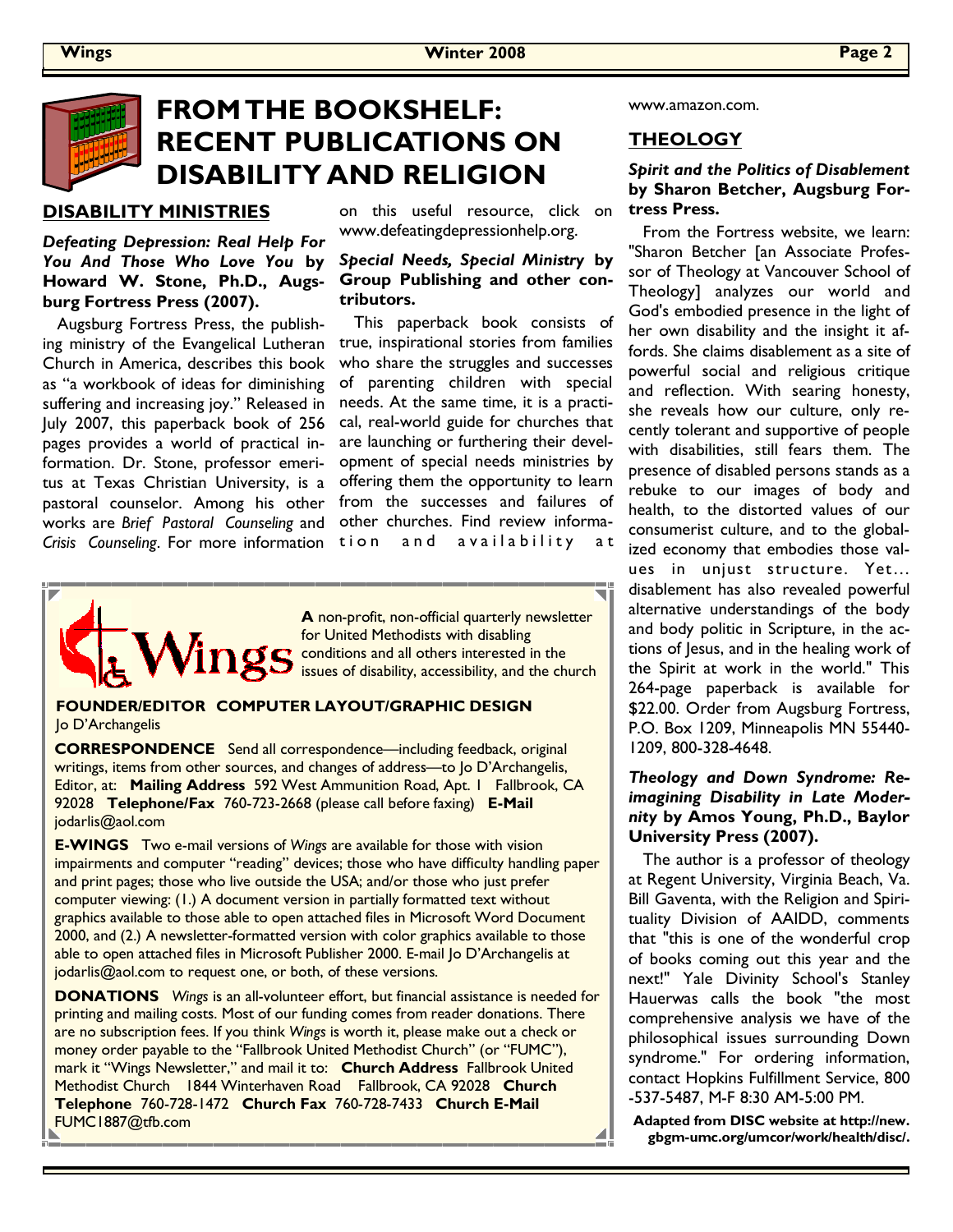## **HEART OF THE MATTER: A BINDING UP By Barbara A. Chaapel**

heard the woman say 'There but for<br>the grace of God go I' as I sat in a<br>puddle of milk on the floor of the<br>grocery store in front of the celery." the grace of God go I' as I sat in a puddle of milk on the floor of the grocery store in front of the celery."

•"I've been in the candidacy process for 10 years, and I still have to take four courses and pass ordination exams before I can even start looking for a call."

•"I don't want to tell them I have MS before they even meet me; people make assumptions that determine whether or not they want to try to establish a relationship."

•"In sixth grade I was identified as a non -reader, and I always felt an inch away from being stupid."

•"The only elevator in [the school library] was alarmed, and the alarm had to be turned off every time I used it. It was a big deal, so I just struggled up the stairs."

These comments and many like them—woven through "Making Room at the Table," Princeton Theological Seminary's fall 2004 conference on theological education and people with disabilities—indicate the honesty, the pain, and the realism of the more than 50 people who attended. What they do not reveal is the hope, the humor, and the love for Christ's ministry and the church that was palpable in the Cooper Conference Center that day in late October.

 Students, faculty, staff, and alumni/ae from ten seminaries gathered to talk about issues that affect people with disabilities who want to become ministers, as they try to navigate their way through seminary, ordination, and finding a job. Most participants knew what they were talking about: they were themselves people with disabilities.

 Kathy Black, professor of homiletics and liturgics at Claremont School of Theology and a United Methodist minis-

heard the woman say 'There but for ter, gave the keynote speech via videotape on a large screen because of her own disability. "I was raised on a toxic waste dump in New Jersey," she said. "Rather than growing peaches and apples, the land grew metal canisters of stored waste that seeped into the lake I swam in, making it into a toxic soup. It was named the worst toxic waste dump in the U.S."

> She contracted a dysfunction of her autonomic nervous system that resulted in what she calls "spells" when she cannot speak, open her eyes, move her muscles, or swallow. "My friends call it 'forced meditation,'" she laughed. The spells come about twice a week, and flying and time changes exacerbate them, thus the video screen.

> Called "a hidden disability," Black's condition was often unapparent to others. "I hid it and tried to stay out of the public when the spells were coming on. I was embarrassed." She never brought it up during her ordination trials and lived with it silently for more than 30 years.

 During that time, she had a lot of time to think about what theology, the Bible, and God had to do with her life. What she discovered was that the first two were often part of the problem. "The church tends to say we need to fix people with disabilities, as in 'to bind up the brokenhearted.' That's what the church does well—to provide a space where the body can cure itself. We start prayer chains, send cards of concern, bring meals, provide transportation to hospitals.

 "But binding up also means to tie down, as in to oppress and to limit. And the church does that, too. We ostracize people with disabilities. The purity codes in Leviticus make determinations about who is clean and who unclean in order to keep the pure away from those who are impure. Historically, the church has singled out people who were deaf, mentally ill, or who have learning disabilities and excluded them from the ministry."

 Black critiqued the New Testament, too, citing its equation of faith with health ("Your faith has made you whole") and sin as a cause of disability. "We still have our own purity codes, our ugly codes, in church and seminary," she challenged.

 But Black added that the New Testament also speaks a positive word. "In Jesus' day, illness was seen as a communal problem, not just a problem of the individual. When Jesus touched people who were impure, he freed them from isolation; he broke the purity codes that separated people from people."

> **Excerpted from** *Heart of the Matter* **on the National Organization On Disability Religion Program website (www.nod.org/religion).**

any say it takes faith to be healed. I believe it takes faith to not be healed. It takes faith to move beyond a strong and healthy body, to give all one has: a word of praise through a cry of pain, crippled hands folded in prayer, thankfulness for another day though it is a day filled with physical exhaustion and pain.

**-- Cindy Elliott --** 

**From "Moving Beyond The Wrapping of Chronic Illness,"** *And He Shall Give You Rest***, newsletter of Rest Ministries Inc. (Dec. 2002)**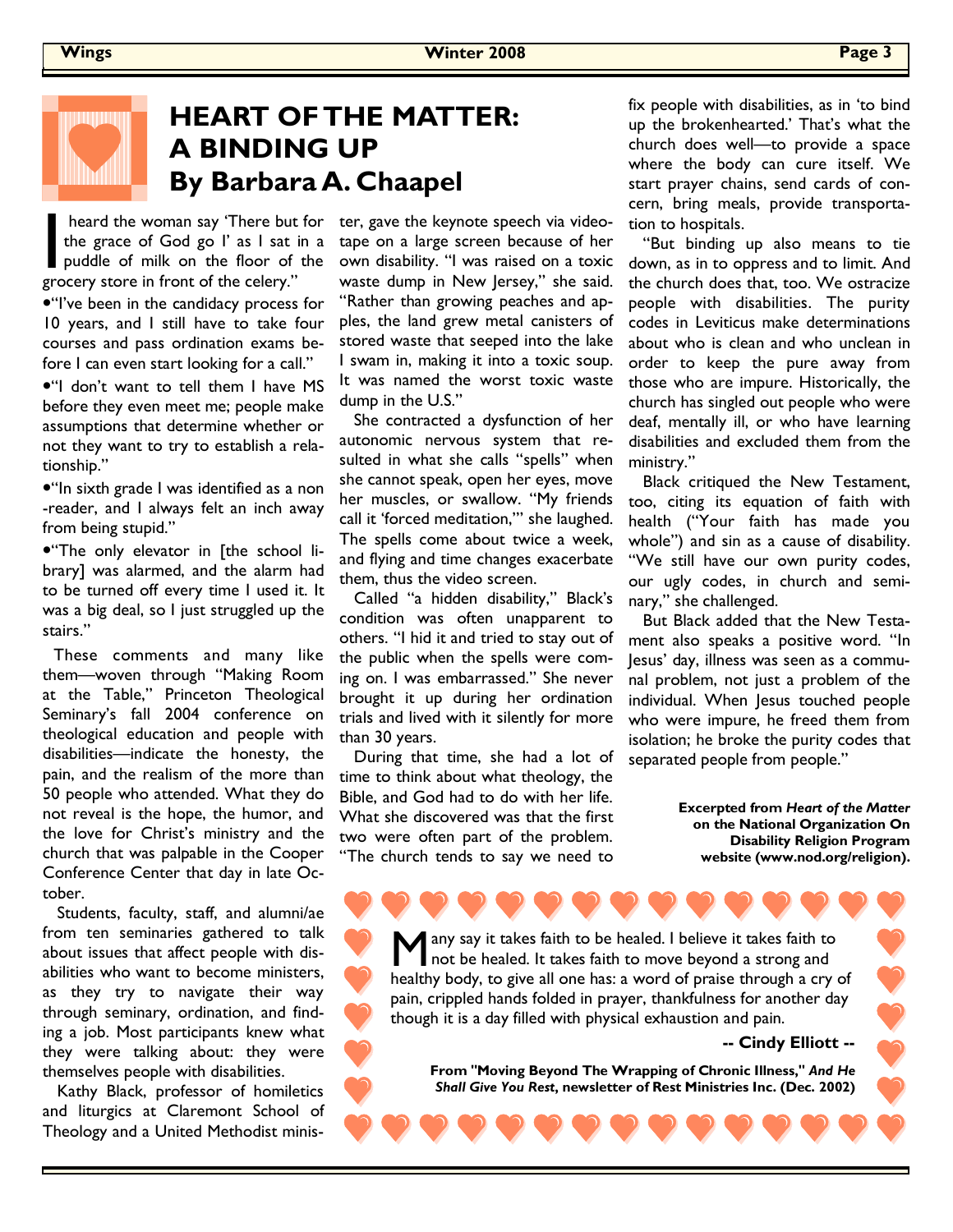

## **THE GIFT OF PERSEVERANCE By Bruce Baraw**

few years ago I<br>
worked in Ar-<br>
lington, Virginia,<br>
for a man who hired me largely by repuworked in Arlington, Virginia,

tation. He had never had an employee with a disability. After I had worked for him for several months, one day he said to me: "Everything you do is more difficult and takes you longer than it does

few years ago I for me or other able-bodied people."

 Tom was never known for his tact. But what he was saying was that he had just then become aware that everyday activities like getting dressed and going to work are more difficult and often more time consuming for those of us with disabilities. This was a revelation to him.



**Adapted from the original produced by the Task Force Ministry on Persons with Handicapping Conditions of the California-Nevada Conference of the United Methodist Church.** 

 Most things in my life seem to take longer. Getting dressed, going to work, getting in and out of my van, shopping for groceries, all take longer than for other people. And other facets of life that others might take for granted take longer because of the fear, misconceptions, and prejudice we find in society.

 I started my career in a position for which I was well overqualified because my first employer feared that I would be incapable or unreliable. So my trip up the ladder of professional success started slowly. I didn't learn to drive until I was 30 years old. I didn't get married until I was 39. So I learned early in life that perseverance was necessary.

 But even when we persevere, sometimes we can get discouraged. Sometimes it just seems like the good things we want—things that we're working hard for—may never arrive. Sometimes we just don't want to get out of bed in the morning. We might want to ask: "God, why are you putting me through this?"

 Whenever I get discouraged or tired, or just need some motivation, I turn to Romans 5:2-5. It reminds me that perseverance isn't just a good character trait; it is a gift of the Holy Spirit made possible by Jesus' love for us. With this gift I can go on; I can overcome any obstacle.

*And we rejoice in the hope of the Glory of God. Not only so, but we also rejoice in our sufferings, because we know that suffering produces perseverance; perseverance, character; and character, hope. And hope does not disappoint us, because God has poured out his love into our hearts by the Holy Spirit, whom he has given us.* **— Romans 5:2b-5 (NIV)** 

**A wheelchair-user with osteogenesis imperfecta, Baraw has been employed for the past 29 years as a civilian finance manager for the U.S. Navy. He leads the advisory committee on Camp Cedar Glen, a California-Pacific Conference camping facility in southeastern San Diego County. Baraw is a member of First UMC in San Diego while wife Dee is a member of Pacific Beach UMC where she is employed as the youth director.**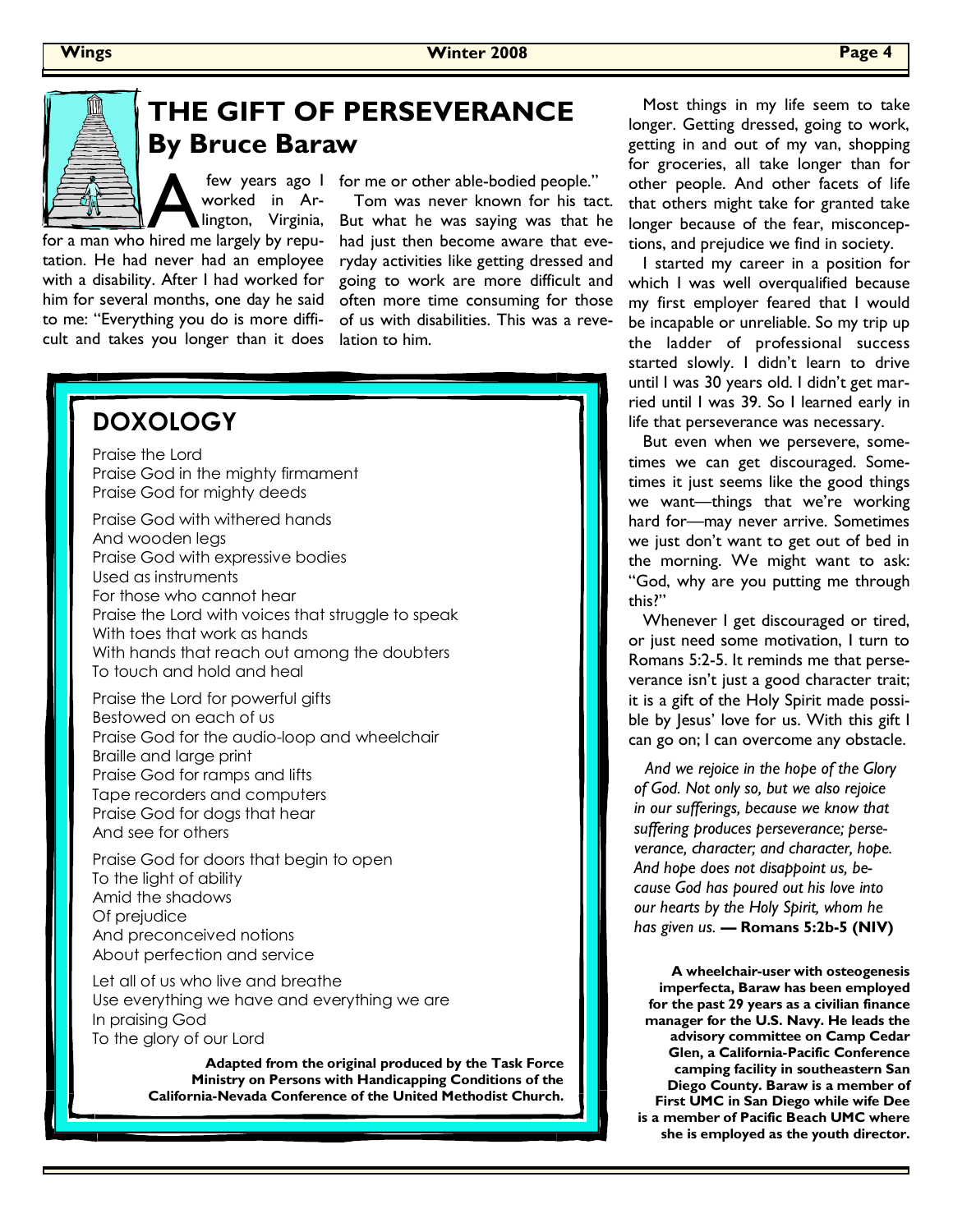# **WHY DO BAD THINGS HAPPEN TO GOOD PEOPLE?: A COMMENTARY By Richard Daggett**

**Editor's Note: This is the third part of a five-part series adapted from an oral presentation given by Daggett in 1994. It is based on Daggett's own experiences as a person with a severe disability and on his review of Harold Kushner's book,** *When Bad Things Happen To Good People***.** 

#### **PART THREE: GOD'S POWER**

W hen Harold Kushner says he<br>doesn't understand how<br>great suffering on good people, his doesn't understand how God could willfully inflict orthodox Jewish friends and his fundamentalist Christian friends confront him by saying that if God does something you can't understand, perhaps the problem isn't with God but with your understanding. They say that God is always doing things too wondrous to understand.

 Kushner's reply is that, of course, God can do wondrous things, things that he, Kushner, can't understand. He jokes that his plumber does things he can't understand either. But that is not the point. If a child falls into a pool and drowns, what is there to understand? If a father is killed by a drunk driver, what is there to understand?

 Let's return to Job's story and the three propositions that underlie it. Proposition Number One is that God is all powerful. Proposition Number Two is that God is good. And Proposition Number Three is that God gives you what you deserve. First Kushner rejects the thesis of Job's friends who maintain that Job got what he deserves. Then Kushner goes on to reject Job's thesis that God is so all powerful that God doesn't have to be good. Kushner suggests that perhaps God is not *all* powerful. He *is* great, but he does not control every aspect of life.

 Kushner asks us to choose: Do we believe in a God who is all powerful but does not care about suffering or justice? Or do we believe in a God who is kind

and just, a God who cares deeply about his creation but is not all powerful? Which is of greater religious value—to be all powerful or to be merciful and kind?

 Do we diminish God by saying that he is not all powerful? I don't think so. Consider the opposite: Do we really believe that we *exalt* God when every time a child dies of leukemia we say that God wanted that to happen, or when a flood kills a thousand people we say it is God's will?

 In the early days of public television a play called "Steam Bath" was broadcast. The characters in the play had all recently died, and the steam bath was supposed to be a sort of limbo—a place between heaven and hell. The steam bath attendant was supposed to

be God. Every once in a while he would go to the corner of the room and begin pulling levers on a console to direct events on earth. He would say things like, "There's a black sedan traveling down Highway 36. I think I'll make it miss the curve and crash over the cliff." It was an interesting play but bad theology.

 Kushner relates a story about a friend of his who is a Lutheran minister. The minister was scheduled to conduct a wedding, but a few days before the wedding the groom was killed by a drunk driver. The funeral was held the same day that the wedding had been scheduled, almost at the same hour. When the minister returned to his office, the groom's fiancé was there. She said, "Pastor, if one more person comes to me and says this was God's will I'm going to scream. Why are they teaching me to hate God?"

 But if we cannot bring ourselves to believe that a good God would make these terrible things happen, that God indeed *wills* these things to happen then what?

> **(See PART FOUR: ACTS OF NATURE in the Spring 2008 issue of Wings)**

## **GOD, WHY? By Celeste Rossetto Dickey**

**S**elf righteousness ignited flame Holier than thou Fire Anger explodes within me Burning my soul through and through

Unfair, unjust, shouldn't have Why, disgust, despair, Persecuted, forgotten, My hurting, painful cries God, Why? I yell and shout I demand God's quick reply Yet the only sounds around Are my angry echoing words Exhausted, I collapse And weep alone in pain

My soul empties the fire As my tears douse the flames The smoldering ashes hiss And silence fills my being It is only then I am able to hear God's still small voice In the quiet, my soul renews Holy Spirit whispering wind Words, answers unnecessary as God's peace surrounds me Understanding, Forgiveness And Love fill the spaces Doused by cleansing fire Thank you God for your peace Healing my being again

**From** *Alive Now* **(Jan./Feb. 2001). Dickey is a school counselor in Oregon.The Read of Post Property and Post Property**